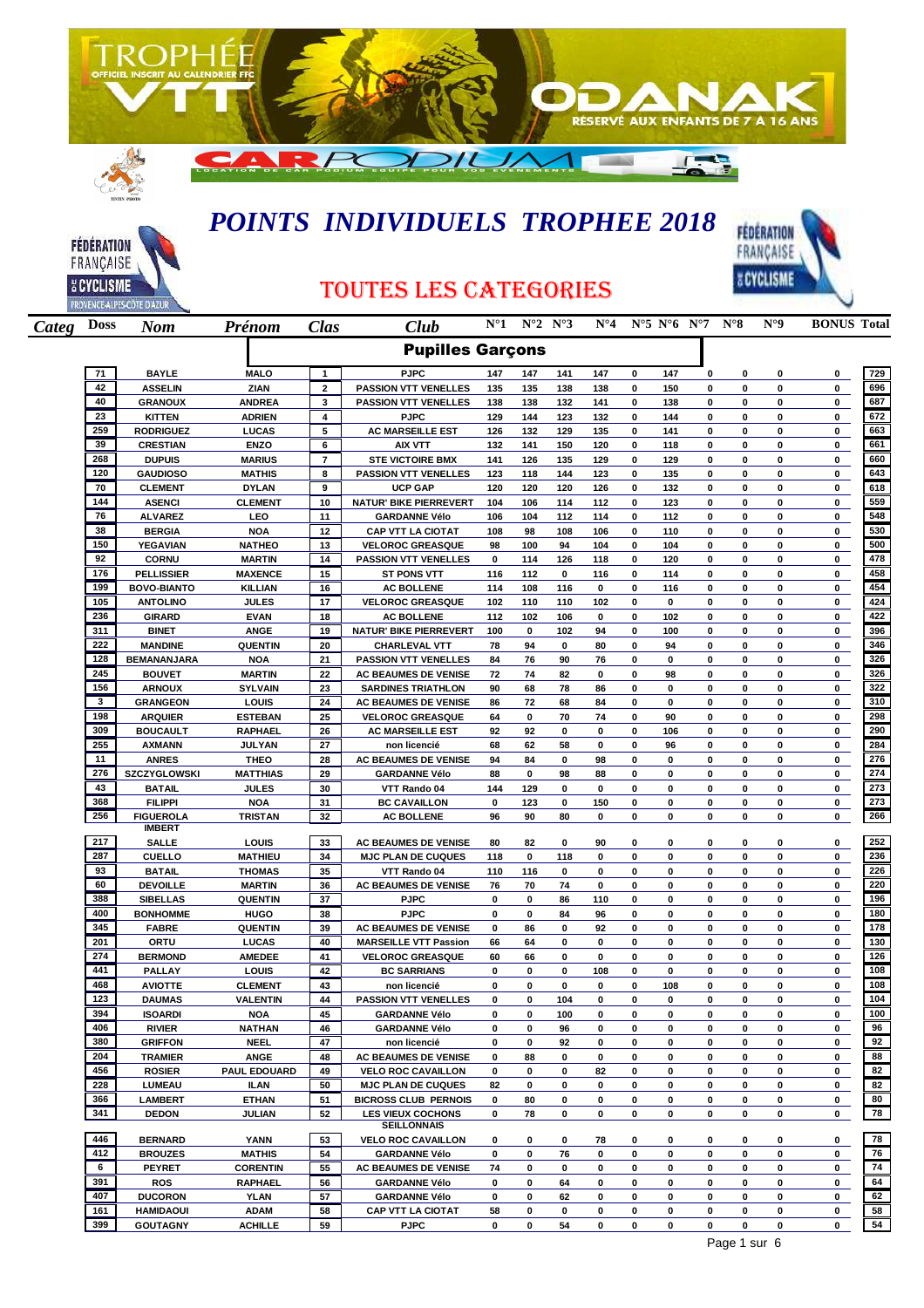| Categ | <b>Doss</b> | <b>Nom</b>                        | Prénom                                | Clas                           | Club                                                      | $N^{\circ}1$ |                    | $N^{\circ}2 N^{\circ}3$ | $N^{\circ}4$ |                          | $N^{\circ}5 N^{\circ}6 N^{\circ}7$ |        | $N^{\circ}8$ | $N^{\circ}9$ | <b>BONUS Total</b> |            |
|-------|-------------|-----------------------------------|---------------------------------------|--------------------------------|-----------------------------------------------------------|--------------|--------------------|-------------------------|--------------|--------------------------|------------------------------------|--------|--------------|--------------|--------------------|------------|
|       | 194         | <b>MOULET</b>                     | <b>MATTEO</b>                         | 60                             | <b>AC BOLLENE</b>                                         | 0            | 54                 | 0                       | 0            | 0                        | 0                                  | 0      | 0            | 0            | 0                  | 54         |
|       | 213         | <b>MONCHICOURT</b>                | <b>HUGO</b>                           | 61                             | <b>PJPC</b><br><b>Pupilles Filles</b>                     | 28           | 0                  | 0                       | 0            | $\bf{0}$                 | 0                                  | 0      | 0            | 0            | 0                  | 28         |
|       |             |                                   |                                       |                                |                                                           |              |                    |                         |              |                          |                                    |        |              |              |                    |            |
|       | 112<br>45   | <b>REVOL</b><br><b>PAPPALARDO</b> | LISE<br><b>VICTOIRE</b>               | $\mathbf{1}$<br>$\mathbf{2}$   | <b>AC BEAUMES DE VENISE</b><br><b>GARDANNE Vélo</b>       | 150<br>62    | 150<br>56          | 147<br>66               | 144<br>70    | $\bf{0}$<br>0            | 126<br>88                          | 0<br>0 | 0<br>0       | 0<br>0       | 0<br>0             | 717<br>342 |
|       | 142         | <b>PRAYAL</b>                     | <b>ALEXIA</b>                         | 3                              | <b>GARDANNE Vélo</b>                                      | 28           | 25                 | 60                      | 72           | 0                        | 92                                 | 0      | 0            | 0            | 0                  | 277        |
|       | 378         | <b>MARTINCIC</b>                  | <b>ROMY</b>                           | 4                              | <b>AC BEAUMES DE VENISE</b>                               | 0            | 52                 | 56                      | 68           | 0                        | 0                                  | 0      | 0            | 0            | 0                  | 176        |
|       | 299         | <b>FERREOL</b>                    | <b>ORIANE</b>                         | 5                              | <b>MJC PLAN DE CUQUES</b>                                 | 70           | 0                  | 88                      | 0            | 0                        | 0                                  | 0      | 0            | 0            | 0                  | 158        |
|       | 344         | <b>LATARD</b>                     | <b>EVA</b>                            | 6                              | <b>AC BEAUMES DE VENISE</b>                               | 0            | 60                 | 0                       | 34           | $\pmb{0}$                | 0                                  | 0      | 0            | 0            | 0                  | 94         |
|       | 393         | <b>DU PERRON</b>                  | <b>LILY MARIE</b>                     | $\overline{7}$                 | <b>PJPC</b>                                               | 0            | 0                  | 72                      | 0            | 0                        | 0                                  | 0      | 0            | 0            | 0                  | 72         |
|       | 377         | <b>CARNICER</b>                   | <b>ANY ANKA</b>                       | 8                              | <b>AC BOLLENE</b>                                         | $\mathbf 0$  | 58                 | 0                       | 0            | $\bf{0}$                 | 0                                  | 0      | 0            | 0            | 0                  | 58         |
|       |             |                                   |                                       |                                | <b>Poussins</b>                                           |              |                    |                         |              |                          |                                    |        |              |              |                    |            |
|       | 208<br>321  | <b>BIANCIOTTO</b>                 | <b>TIMEO</b><br><b>NOE</b>            | $\mathbf{1}$<br>$\mathbf{2}$   | <b>VELO ROC CAVAILLON</b>                                 | 150<br>144   | 150<br>144         | 150<br>147              | 150<br>144   | 0<br>0                   | 150<br>147                         | 0<br>0 | 0<br>0       | 0<br>0       | 0<br>$\mathbf 0$   | 750<br>726 |
|       | 325         | <b>PALMA</b><br><b>VIGNE</b>      | <b>MATHIS</b>                         | 3                              | <b>MJC PLAN DE CUQUES</b><br><b>VELO ROC CAVAILLON</b>    | 120          | 132                | 141                     | 138          | 0                        | 141                                | 0      | 0            | 0            | $\mathbf 0$        | 672        |
|       | 223         | <b>TORRETTA</b>                   | <b>ENZO</b>                           | 4                              | <b>MARSEILLE VTT Passion</b>                              | 112          | 116                | 135                     | 123          | 0                        | 132                                | 0      | 0            | 0            | 0                  | 618        |
|       | 313         | <b>BINET</b>                      | LEO                                   | 5                              | <b>NATUR' BIKE PIERREVERT</b>                             | 116          | 135                | 108                     | 135          | 0                        | 120                                | 0      | 0            | 0            | 0                  | 614        |
|       | 160         | <b>SEGUEN</b>                     | <b>EVAN</b>                           | 6                              | <b>PASSION VTT VENELLES</b>                               | 129          | 123                | 120                     | 126          | 0                        | 112                                | 0      | 0            | 0            | 0                  | 610        |
|       | 143         | <b>PRINDERRE</b>                  | <b>FLORIAN</b>                        | $\overline{7}$                 | <b>MARSEILLE VTT Passion</b>                              | 106          | 108                | 100                     | 90           | 0                        | 104                                | 0      | 0            | 0            | 0                  | 508        |
|       | 155<br>188  | <b>BOURGEOIS</b>                  | <b>NIELS</b>                          | 8                              | <b>AC BEAUMES DE VENISE</b>                               | 138          | 138                | 112                     | 0            | $\pmb{0}$                | 110                                | 0      | 0            | 0            | 0                  | 498        |
|       | 118         | <b>MARQUANT</b><br>POLI           | <b>AXEL</b><br><b>ROMAIN</b>          | 9<br>10                        | non licencié<br><b>TRIBAL SPORT</b>                       | 110<br>147   | $\mathbf 0$<br>141 | 110<br>129              | 108<br>0     | $\mathbf 0$<br>$\pmb{0}$ | 116<br>0                           | 0<br>0 | 0<br>0       | 0<br>0       | 0<br>0             | 444<br>417 |
|       | 126         | <b>OLLIER</b>                     | <b>BASTIEN</b>                        | 11                             | <b>MARSEILLE VTT Passion</b>                              | 104          | 110                | 92                      | 0            | 0                        | 96                                 | 0      | 0            | 0            | 0                  | 402        |
|       | 306         | <b>GRANON</b>                     | <b>SACHA</b>                          | 12                             | <b>VELO ROC CAVAILLON</b>                                 | 0            | 104                | 86                      | 92           | $\pmb{0}$                | 100                                | 0      | 0            | 0            | 0                  | 382        |
|       | 260         | <b>JAUMES</b>                     | <b>MAEL</b>                           | 13                             | <b>VELO ROC CAVAILLON</b>                                 | 118          | 129                | 0                       | 0            | $\pmb{0}$                | 106                                | 0      | 0            | 0            | 0                  | 353        |
|       | 365         | <b>BEMANANJARA</b>                | <b>MAEL</b>                           | 14                             | non licencié                                              | 0            | 92                 | 84                      | 84           | $\pmb{0}$                | 88                                 | 0      | 0            | 0            | 0                  | 348        |
|       | 283         | <b>PELISSIER</b>                  | <b>GAEL</b>                           | 15                             | <b>VELO ROC CAVAILLON</b>                                 | 123          | 114                | 0                       | 0            | $\pmb{0}$                | 108                                | 0      | 0            | 0            | 0                  | 345        |
|       | 454         | <b>MARINIER</b>                   | PIERRE-LOUIS                          | 16                             | <b>MARSEILLE VTT Passion</b>                              | 114          | 0                  | 0                       | 110          | $\pmb{0}$                | 118                                | 0      | 0            | 0            | 0                  | 342        |
|       | 271<br>404  | CANVAL                            | <b>TRISTAN</b>                        | 17                             | <b>AC MARSEILLE EST</b>                                   | 135          | 0                  | 0                       | 0            | 0                        | 135                                | 0      | 0            | 0            | 0                  | 270<br>264 |
|       | 401         | <b>JAMAIS</b><br><b>PERIES</b>    | <b>JUSTIN</b><br><b>ANTOINE</b>       | 18<br>19                       | non licencié<br>non licencié                              | 0<br>0       | 0<br>$\mathbf 0$   | 132<br>138              | 132<br>0     | 0<br>0                   | 0<br>123                           | 0<br>0 | 0<br>0       | 0<br>0       | 0<br>0             | 261        |
|       | 292         | <b>BOREL</b>                      | <b>GREGORY</b>                        | 20                             | non licencié                                              | 132          | 126                | 0                       | 0            | 0                        | 0                                  | 0      | 0            | 0            | 0                  | 258        |
|       | 300         | <b>TAUREL</b>                     | LOAN                                  | 21                             | <b>MARSEILLE VTT Passion</b>                              | 126          | 0                  | 126                     | 0            | 0                        | 0                                  | 0      | 0            | 0            | 0                  | 252        |
|       | 348         | <b>UNAL</b>                       | <b>CONSTANT</b>                       | 22                             | AC BEAUMES DE VENISE                                      | 0            | 120                | 123                     | 0            | 0                        | 0                                  | 0      | 0            | 0            | 0                  | 243        |
|       | 346         | <b>GUEDON</b>                     | <b>MAXIME</b>                         | 23                             | AC BEAUMES DE VENISE                                      | 0            | 118                | 0                       | 118          | $\pmb{0}$                | 0                                  | 0      | 0            | 0            | 0                  | 236        |
|       | 397         | <b>ROBERT</b>                     | <b>SHEANN</b>                         | 24                             | AC BEAUMES DE VENISE                                      | 0            | 0                  | 104                     | 106          | $\pmb{0}$                | 0                                  | 0      | 0            | 0            | 0                  | 210        |
|       | 347         | <b>NAVES</b>                      | <b>MALONE</b>                         | 25                             | <b>AC BEAUMES DE VENISE</b>                               | 0            | 98                 | 102                     | 0            | $\pmb{0}$                | 0                                  | 0      | 0            | 0            | 0                  | 200        |
|       | 375<br>372  | OLIVE                             | <b>MAXIMILIEN</b>                     | 26                             | <b>AC BEAUMES DE VENISE</b>                               | 0            | 96                 | 0                       | 0            | $\pmb{0}$                | 94<br>0                            | 0<br>0 | 0            | 0            | 0                  | 190<br>150 |
|       | 442         | <b>CHAPELIN</b><br>PALLAY         | <b>RAPHAEL</b><br>LORIS               | 27<br>28                       | <b>MARSEILLE VTT Passion</b><br><b>BC SARRIANS</b>        | 0<br>0       | 50<br>0            | 0<br>0                  | 100<br>141   | $\pmb{0}$<br>0           | 0                                  | 0      | 0<br>0       | 0<br>0       | 0<br>0             | 141        |
|       | 467         | <b>GHELARDINI</b>                 | <b>ANDREA</b>                         | 29                             | non licencié                                              | 0            | 0                  | 0                       | 0            | $\pmb{0}$                | 138                                | 0      | 0            | 0            | 0                  | 138        |
|       | 470         | <b>REY</b>                        | LILIAN                                | 30                             | <b>MARSEILLE VTT Passion</b>                              | 0            | 0                  | 0                       | 0            | $\pmb{0}$                | 129                                | 0      | 0            | 0            | 0                  | 129        |
|       | 453         | <b>BERGIA</b>                     | <b>TIM</b>                            | 31                             | non licencié                                              | 0            | 0                  | 0                       | 120          | 0                        | 0                                  | 0      | 0            | 0            | 0                  | 120        |
|       | 395         | <b>ISOARDI</b>                    | <b>TIMEO</b>                          | 32                             | <b>GARDANNE Vélo</b>                                      | 0            | 0                  | 118                     | 0            | 0                        | 0                                  | 0      | 0            | 0            | 0                  | 118        |
|       | 398         | <b>VALLOIS</b>                    | <b>GABIN</b>                          | 33                             | <b>PJPC</b>                                               | 0            | 0                  | 116                     | 0            | $\pmb{0}$                | 0                                  | 0      | 0            | 0            | 0                  | 116        |
|       | 449<br>430  | <b>FRANCHETTI</b>                 | LEO                                   | 34                             | <b>VELO ROC CAVAILLON</b>                                 | 0            | 0                  | 0                       | 114          | 0                        | 0                                  | 0      | 0            | 0            | 0                  | 114        |
|       | 264         | <b>GRANGEON</b><br><b>ABADIE</b>  | LUCAS<br><b>GABRIEL</b>               | 35<br>36                       | <b>VELO ROC CAVAILLON</b><br><b>AC BEAUMES DE VENISE</b>  | 0<br>0       | 0<br>106           | 0<br>0                  | 112<br>0     | 0<br>0                   | 0<br>0                             | 0<br>0 | 0<br>0       | 0<br>0       | 0<br>0             | 112<br>106 |
|       | 392         | <b>SERRA</b>                      | <b>DIEGO</b>                          | 37                             | <b>PJPC</b>                                               | 0            | 0                  | 106                     | 0            | 0                        | 0                                  | 0      | 0            | 0            | 0                  | 106        |
|       | 443         | <b>PLATON</b>                     | <b>NOA</b>                            | 38                             | <b>BC CAVAILLON</b>                                       | 0            | 0                  | 0                       | 104          | $\pmb{0}$                | 0                                  | 0      | 0            | 0            | 0                  | 104        |
|       | 450         | <b>GUYADER</b>                    | LOUIS                                 | 39                             | <b>VELO ROC CAVAILLON</b>                                 | 0            | 0                  | 0                       | 98           | 0                        | 0                                  | 0      | 0            | 0            | 0                  | 98         |
|       | 314         | <b>IDER</b>                       | <b>NOE</b>                            | 40                             | <b>MARSEILLE VTT Passion</b>                              | 98           | 0                  | 0                       | 0            | 0                        | 0                                  | 0      | 0            | 0            | 0                  | 98         |
|       | 324         | <b>RODRIGUEZ</b>                  | <b>TEO</b>                            | 41                             | non licencié                                              | 96           | 0                  | 0                       | 0            | 0                        | 0                                  | 0      | 0            | 0            | 0                  | 96         |
|       | 405         | <b>ANTOINE</b>                    | <b>ILANN</b>                          | 42                             | AIX VTT                                                   | 0            | 0                  | 96                      | 0            | 0                        | 0                                  | 0      | 0            | 0            | 0                  | 96         |
|       | 455<br>227  | <b>ROSIER</b><br><b>NACACHE</b>   | <b>LOUIS-GABRIEL</b><br><b>MATANE</b> | 43<br>44                       | <b>VELO ROC CAVAILLON</b><br><b>MARSEILLE VTT Passion</b> | 0<br>94      | 0<br>0             | 0<br>0                  | 96<br>0      | 0<br>0                   | 0<br>0                             | 0<br>0 | 0<br>0       | 0<br>0       | 0<br>0             | 96<br>94   |
|       | 469         | <b>RIGOLLET</b>                   | <b>PAUL</b>                           | 45                             | non licencié                                              | 0            | 0                  | 0                       | 0            | 0                        | 92                                 | 0      | 0            | 0            | 0                  | 92         |
|       | 370         | <b>DUBAR</b>                      | LOUIS                                 | 46                             | <b>LES VIEUX COCHONS</b>                                  | 0            | 90                 | 0                       | 0            | 0                        | 0                                  | 0      | 0            | 0            | 0                  | 90         |
|       | 448         | <b>PETITPAS</b>                   | <b>MARTIN</b>                         | 47                             | <b>SEILLONNAIS</b><br>AIX VTT                             | 0            | 0                  | 0                       | 88           | $\bf{0}$                 | 0                                  | 0      | 0            | 0            | 0                  | 88         |
|       |             |                                   |                                       |                                | <b>Poussines</b>                                          |              |                    |                         |              |                          |                                    |        |              |              |                    |            |
|       |             |                                   |                                       |                                |                                                           |              |                    |                         |              |                          |                                    |        |              |              |                    |            |
|       | 246<br>209  | <b>LAPRIE</b><br><b>PONCET</b>    | <b>EMMA</b><br><b>NOEMIE</b>          | $\mathbf{1}$<br>$\mathbf{2}$   | <b>MJC PLAN DE CUQUES</b><br>non licencié                 | 141<br>100   | 147<br>94          | 144<br>114              | 147<br>129   | 0<br>0                   | 144<br>126                         | 0<br>0 | 0<br>0       | 0<br>0       | 0<br>0             | 723<br>563 |
|       | 158         | <b>SANCHES</b>                    | <b>MARGAUX</b>                        | 3                              | <b>MARSEILLE VTT Passion</b>                              | 108          | 112                | 98                      | 116          | 0                        | 114                                | 0      | 0            | 0            | 0                  | 548        |
|       | 88          | <b>LOPEZ</b>                      | <b>DELIA</b>                          | 4                              | PASSION VTT VENELLES                                      | 102          | 102                | 94                      | 94           | $\bf{0}$                 | 102                                | 0      | 0            | 0            | 0                  | 494        |
|       | 275         | <b>KLINGHOFER</b>                 | <b>MAUD</b>                           | 5                              | <b>PASSION VTT VENELLES</b>                               | 92           | 100                | 88                      | 0            | 0                        | 98                                 | 0      | 0            | 0            | 0                  | 378        |
|       | 403         | <b>RICARD</b>                     | <b>LISA</b>                           | 6                              | AIX VTT                                                   | 0            | 0                  | 90                      | 86           | $\bf{0}$                 | 86                                 | 0      | 0            | 0            | 0                  | 262        |
|       | 437         | <b>LEBLANC</b>                    | <b>JUSTINE</b>                        | $\overline{7}$                 | <b>AC BEAUMES DE VENISE</b>                               | 0            | 0                  | 0                       | 102          | $\bf{0}$                 | 90                                 | 0      | 0            | 0            | 0                  | 192        |
|       | 376         | <b>CARNICER</b>                   | <b>ELORAH</b>                         | 8                              | <b>AC BOLLENE</b><br><b>Minimes Garçons</b>               | 0            | 88                 | $\mathbf 0$             | 0            | $\bf{0}$                 | 0                                  | 0      | 0            | 0            | 0                  | 88         |
|       |             |                                   |                                       |                                |                                                           |              |                    |                         |              |                          |                                    |        |              |              |                    |            |
|       | 80<br>85    | <b>REVOL</b><br><b>LIENS</b>      | <b>YVAN</b><br>LOUIS                  | $\mathbf{1}$<br>$\overline{2}$ | <b>AC BEAUMES DE VENISE</b>                               | 147<br>141   | 144<br>147         | 144<br>141              | 144<br>147   | 0<br>$\bf{0}$            | 147<br>150                         | 0<br>0 | 0<br>0       | 0<br>0       | 0<br>0             | 726<br>726 |
|       | 169         | <b>CLARY</b>                      | <b>BAPTISTE</b>                       | 3                              | <b>VELO ROC CAVAILLON</b><br><b>UCP GAP</b>               | 126          | 141                | 147                     | 141          | 0                        | 144                                | 0      | 0            | 0            | 0                  | 699        |
|       | 68          | <b>MARSAN</b>                     | <b>LUC</b>                            | 4                              | <b>UCP GAP</b>                                            | 123          | 123                | 135                     | 132          | 0                        | 141                                | 0      | 0            | 0            | 0                  | 654        |
|       | 296         | <b>MAZZELLA</b>                   | <b>CLEMENT</b>                        | 5                              | <b>NATUR' BIKE PIERREVERT</b>                             | 102          | 138                | 138                     | 129          | $\bf{0}$                 | 135                                | 0      | 0            | 0            | 0                  | 642        |
|       | 8           | <b>LECOURT</b>                    | THEO                                  | 6                              | <b>CAP VTT LA CIOTAT</b>                                  | 84           | 126                | 132                     | 138          | 0                        | 138                                | 0      | 0            | 0            | 0                  | 618        |
|       | 51          | <b>BAYLE</b>                      | <b>PAOLO</b>                          | $\overline{7}$                 | <b>PJPC</b>                                               | 129          | 135                | 129                     | 135          | $\bf{0}$                 | 88                                 | 0      | 0            | 0            | 0                  | 616        |
|       | 32          | <b>BEDINI</b>                     | <b>ATHYS</b>                          | 8                              | <b>PASSION VTT VENELLES</b>                               | 150          | 150                | 150                     | 150          | $\pmb{0}$                | 0                                  | 0      | 0            | 0            | 0                  | 600        |
|       |             |                                   |                                       |                                |                                                           |              |                    |                         |              |                          |                                    |        |              |              |                    |            |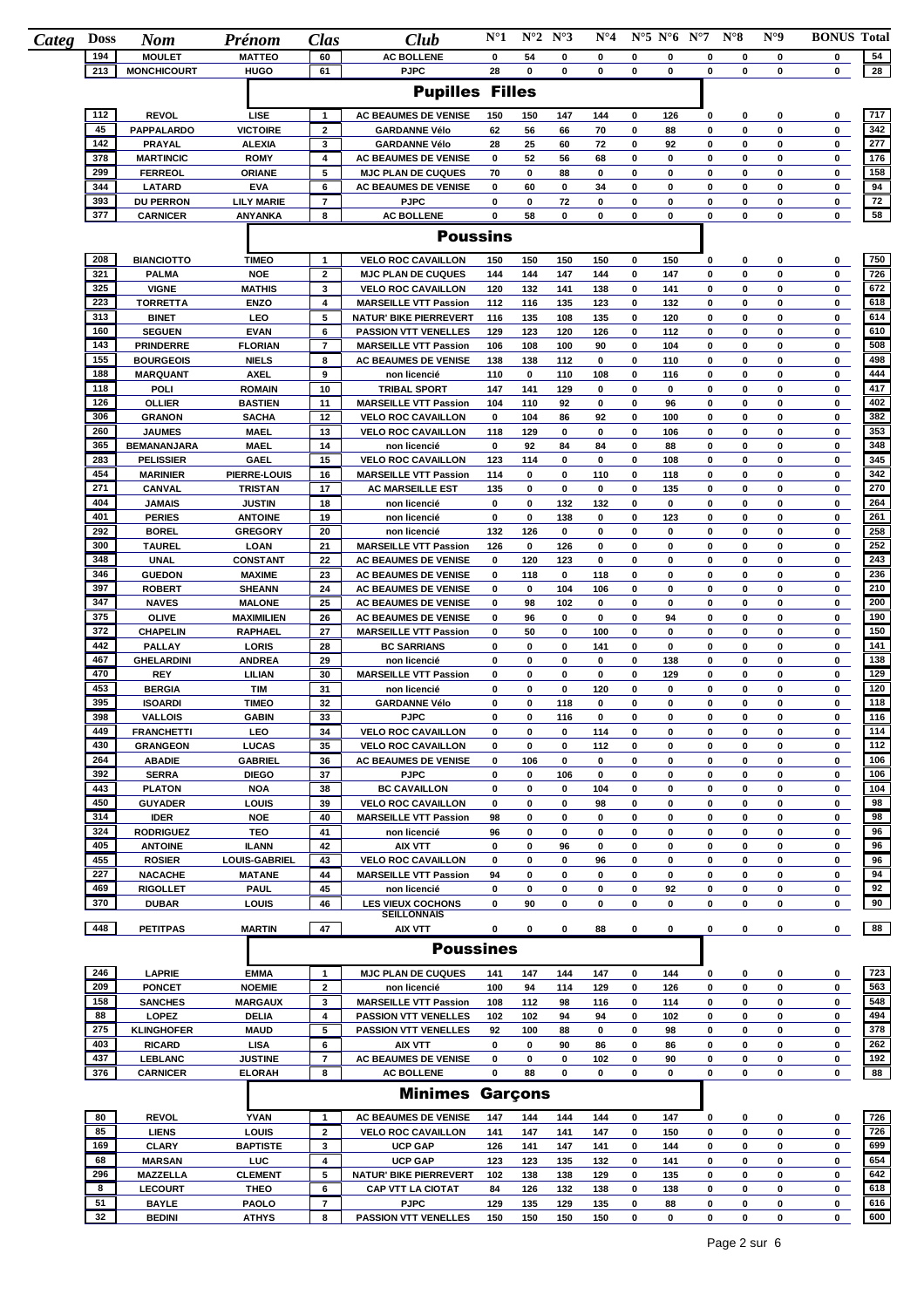| <b>Doss</b><br>Categ | <b>Nom</b>                        | Prénom                       | <b>Clas</b>    | Club                                             | $N^{\circ}1$ |           | $N^{\circ}2 N^{\circ}3$ | $N^{\circ}4$ |        | $N^{\circ}5 N^{\circ}6 N^{\circ}7$ |             | $N^{\circ}8$ | $N^{\circ}9$     | <b>BONUS Total</b> |                                                     |
|----------------------|-----------------------------------|------------------------------|----------------|--------------------------------------------------|--------------|-----------|-------------------------|--------------|--------|------------------------------------|-------------|--------------|------------------|--------------------|-----------------------------------------------------|
| 29                   | <b>BOIVINET</b>                   | <b>PIERRICK</b>              | 9              | <b>Team des COSTES</b>                           | 110          | 118       | 118                     | 120          | 0      | 120                                | $\mathbf 0$ | 0            | 0                | 0                  | 586                                                 |
| 172                  | <b>BERTHE</b>                     | <b>EVEN</b>                  | 10             | AC BEAUMES DE VENISE                             | 114          | 104       | 112                     | 112          | 0      | 126                                | 0           | 0            | 0                | 0                  | 568                                                 |
| 19                   | <b>CRIBAILLET</b>                 | <b>GUILHEM</b>               | 11             | <b>VELO ROC CAVAILLON</b>                        | 116          | 114       | 92                      | 118          | 0      | 110                                | 0           | 0            | $\mathbf 0$      | 0                  | 550                                                 |
| 152                  | <b>JUANY</b>                      | <b>PIERRE</b>                | 12             | <b>GARDANNE Vélo</b>                             | 112          | 90        | 120                     | 110          | 0      | 104                                | 0           | 0            | 0                | 0                  | 536                                                 |
| 101                  | <b>ARNOUX</b>                     | <b>AUGUSTIN</b>              | 13             | <b>VTT STE BAUME</b>                             | 86           | 110       | 106                     | 108          | 0      | 123                                | 0           | 0            | 0                | 0                  | 533                                                 |
| 89                   | <b>PRAYAL</b>                     | <b>THEO</b>                  | 14             | <b>GARDANNE Vélo</b>                             | 98           | 108       | 104                     | 104          | 0      | 118                                | 0           | 0            | $\mathbf 0$      | 0                  | 532                                                 |
| 154<br>47            | <b>BURNEL</b>                     | <b>ADRIEN</b>                | 15             | <b>PASSION VTT VENELLES</b>                      | 104          | 96        | 108                     | 98           | 0      | 108                                | 0           | 0            | 0                | 0                  | 514<br>511                                          |
| 151                  | <b>SIBELLAS</b>                   | <b>JEREMI</b>                | 16             | <b>PJPC</b>                                      | 94           | 102       | 90                      | 96           | 0      | 129                                | 0           | 0            | $\mathbf 0$      | 0                  | 506                                                 |
| 354                  | <b>ASENCI</b>                     | <b>DORIAN</b>                | 17             | <b>NATUR' BIKE PIERREVERT</b>                    | 106          | 68        | 116                     | 100          | 0      | 116                                | 0           | 0            | 0                | 0                  | 496                                                 |
| 37                   | <b>BINAS</b>                      | <b>PIERRE</b>                | 18             | non licencié                                     | 0            | 112       | 126                     | 126          | 0      | 132                                | 0           | 0            | 0                | 0                  | 484                                                 |
| 15                   | <b>SABAR</b>                      | <b>NATHAN</b>                | 19             | <b>PJPC</b>                                      | 92           | 92        | 94                      | 106          | 0      | 100                                | 0           | 0            | 0<br>$\mathbf 0$ | 0                  | 475                                                 |
| 269                  | <b>PAYEN</b>                      | <b>MAEL</b>                  | 20             | <b>PJPC</b>                                      | 120          | 116       | 123                     | 116          | 0      | 0                                  | 0           | 0            |                  | 0                  | 450                                                 |
| 97                   | <b>CROIZAT</b>                    | <b>MATHIS</b>                | 21             | <b>VELO ROC CAVAILLON</b>                        | 88           | 94        | 88                      | 94           | 0      | 86                                 | 0           | 0            | $\mathbf 0$      | 0                  | 436                                                 |
|                      | <b>ESTRUCH</b>                    | <b>ADRIEN</b>                | 22             | <b>VELOROC GREASQUE</b>                          | 90           | 88        | 98                      | 64           | 0      | 96                                 | 0           | 0            | 0                | 0                  |                                                     |
| 265<br>272           | <b>MAZEROUX</b>                   | LOIC                         | 23             | AC BEAUMES DE VENISE                             | 108          | 98        | 114                     | 114          | 0      | 0                                  | 0           | 0            | $\mathbf 0$      | 0                  | 434<br>410                                          |
| 317                  | <b>TELLIER</b>                    | <b>ADRIEN</b>                | 24<br>25       | <b>VC MOYENNE DURANCE</b>                        | 118          | 129<br>72 | 0                       | 123          | 0<br>0 | 40                                 | 0<br>0      | 0<br>0       | 0<br>$\mathbf 0$ | 0                  | 396                                                 |
| 125                  | LOCASTRO<br><b>TOMATIS</b>        | <b>ARNAUD</b><br><b>ENZO</b> | 26             | <b>GARDANNE Vélo</b><br><b>GARDANNE Vélo</b>     | 56<br>66     | 74        | 84<br>76                | 90<br>72     | 0      | 94<br>106                          | 0           | 0            | $\mathbf 0$      | 0<br>0             | 394                                                 |
| 168                  | <b>JUANY</b>                      | <b>EVAN</b>                  | 27             | <b>GARDANNE Vélo</b>                             |              | 44        | 96                      | 80           | 0      | 80                                 | 0           | 0            | 0                | 0                  | 368                                                 |
| 163                  | <b>BAZOT</b>                      | <b>FLORENT</b>               | 28             | AC BEAUMES DE VENISE                             | 68<br>64     | 48        | 78                      | 86           | 0      | 92                                 | 0           | 0            | 0                | 0                  | 368                                                 |
| 87                   | <b>BUIL</b>                       | <b>ETHAN</b>                 |                |                                                  |              |           |                         |              |        |                                    | 0           |              | $\mathbf 0$      | 0                  | 354                                                 |
| 127                  |                                   |                              | 29             | <b>Connetic Cyclo Club</b>                       | 74           | 80        | 0                       | 102          | 0      | 98                                 |             | 0            |                  |                    | 352                                                 |
| 58                   | <b>DE TAXIS DU POET</b>           | <b>ANTONIN</b>               | 30             | <b>AC BEAUMES DE VENISE</b>                      | 52           | 86        | 70                      | 78           | 0      | 66                                 | 0           | 0            | $\mathbf 0$      | 0                  | 330                                                 |
|                      | SANZ                              | <b>AURELIEN</b>              | 31             | <b>VELO ROC CAVAILLON</b>                        | 18           | 76        | 82                      | 84           | 0      | 70                                 | 0           | 0            | $\bf{0}$         | 0                  |                                                     |
| 62                   | <b>FOVIS</b>                      | <b>ALBAN</b>                 | 32             | <b>PASSION VTT VENELLES</b>                      | 96           | 0         | 110                     | 70           | 0      | 0                                  | 0           | 0            | 0                | 0                  | 276                                                 |
| 196                  | <b>THIBAUD</b>                    | <b>CELIAN</b>                | 33             | <b>AC BOLLENE</b>                                | 82           | 82        | 100                     | 0            | 0      | 0                                  | 0           | 0            | 0                | 0                  | 264                                                 |
| 64                   | <b>MOINS</b>                      | LUKA                         | 34             | AC BEAUMES DE VENISE                             | 42           | 38        | 58                      | 52           | 0      | 74                                 | 0           | 0            | 0                | 0                  | 264                                                 |
| 184                  | <b>PELLISSIER</b>                 | <b>TERRENCE</b>              | 35             | <b>ST PONS VTT</b>                               | 70           | 60        | 0                       | 68           | 0      | 64                                 | 0           | 0            | $\bf{0}$         | 0                  | 262                                                 |
| 21                   | <b>GUILLET</b>                    | <b>GIANNI</b>                | 36             | <b>Team des COSTES</b>                           | 72           | 16        | 64                      | 60           | 0      | 50                                 | 0           | 0            | $\mathbf 0$      | 0                  | 262                                                 |
| 200                  | <b>ALOUJES</b>                    | <b>ROMAIN</b>                | 37             | <b>GARDANNE Vélo</b>                             | 60           | 58        | 0                       | 62           | 0      | 78                                 | 0           | 0            | 0                | 0                  | 258                                                 |
| 252                  | <b>DE PALMA</b>                   | <b>BAPTISTE</b>              | 38             | <b>VELOROC GREASQUE</b>                          | 18           | 54        | 56                      | 58           | 0      | 68                                 | 0           | 0            | $\mathbf 0$      | 0                  | 254                                                 |
| 109                  | <b>SALINAS</b>                    | <b>LUCAS</b>                 | 39             | <b>MARSEILLE VTT Passion</b>                     | 76           | 16        | 72                      | 88           | 0      | 0                                  | 0           | 0            | $\bf{0}$         | 0                  | 252                                                 |
| 34                   | <b>GAUTIER</b>                    | <b>ROMAIN</b>                | 40             | <b>VELO ROC CAVAILLON</b>                        | 0            | 84        | 20                      | 82           | 0      | 54                                 | 0           | 0            | 0                | 0                  | 240                                                 |
| 332                  | <b>SABLAYROLLES</b>               | <b>ANTOINE</b>               | 41             | <b>AC BOLLENE</b>                                | 0            | 66        | 0                       | 76           | 0      | 90                                 | 0           | 0            | 0                | 0                  | 232                                                 |
| 180                  | <b>VANDERSTEEN</b>                | <b>THOMAS</b>                | 42             | AC BEAUMES DE VENISE                             | 46           | 80        | 0                       | 0            | 0      | 102                                | 0           | 0            | 0                | 0                  | 228                                                 |
| 205                  | <b>COLLE</b>                      | <b>VICTOR</b>                | 43             | <b>VTT STE BAUME</b>                             | 0            | 106       | 0                       | 0            | 0      | 112                                | 0           | 0            | 0                | 0                  | 218                                                 |
| 356                  | <b>MHADHENI</b>                   | <b>ADAM</b>                  | 44             | <b>VELO ROC CAVAILLON</b>                        | 0            | 70        | 80                      | 66           | 0      | 0                                  | 0           | 0            | 0                | 0                  | 216                                                 |
| 61                   | CHAZAUD                           | <b>ELIAN</b>                 | 45             | <b>UCP GAP</b>                                   | 58           | 0         | 52                      | 46           | 0      | 60                                 | 0           | 0            | 0                | 0                  | 216                                                 |
| 305                  | <b>BINET</b>                      | LOAN                         | 46             | <b>LES VIEUX COCHONS</b>                         | 50           | 37        | 66                      | 0            | 0      | 0                                  | $\mathbf 0$ | 0            | $\bf{0}$         | 0                  | 153                                                 |
|                      |                                   |                              |                | <b>SEILLONNAIS</b>                               |              |           |                         |              |        |                                    |             |              |                  |                    |                                                     |
| 20                   | VENDELLI                          | LUCAS                        | 47             | <b>AC BOLLENE</b>                                | 144          | 0         | 0                       | 0            | 0      | 0                                  | 0           | 0            | 0                | 0                  | 144                                                 |
| 1                    | <b>CORMIER</b>                    | <b>JULES</b>                 | 48             | <b>PASSION VTT VENELLES</b>                      | 138          | 0         | 0                       | 0            | 0      | 0                                  | 0           | 0            | 0                | 0                  | 138                                                 |
| 96                   | <b>DELTOUR</b>                    | <b>ALEXIS</b>                | 49             | <b>PASSION VTT VENELLES</b>                      | 135          | 0         | 0                       | 0            | 0      | 0                                  | 0           | 0            | 0                | 0                  | 135<br>134                                          |
| 291                  | <b>OLIVA</b>                      | <b>CESAR</b>                 | 50             | <b>LES VIEUX COCHONS</b><br><b>SEILLONNAIS</b>   | 78           | 56        | 0                       | 0            | 0      | 0                                  | 0           | 0            | 0                | 0                  |                                                     |
| 353                  | <b>BOUCHUT</b>                    | <b>THOMAS</b>                | 51             | Critérium Vaucluse PERNES                        | 0            | 132       | 0                       | 0            | 0      | 0                                  | 0           | 0            | 0                | 0                  | 132                                                 |
| 438                  | <b>MICHEL</b>                     | <b>ROBIN</b>                 | 52             | <b>AC BOLLENE</b>                                | 0            | 0         | 0                       | 44           | 0      | 72                                 | 0           | 0            | 0                | 0                  | 116                                                 |
| 357                  | <b>MARIEMAUREL</b>                | <b>BASTIEN</b>               | 53             | <b>Team des COSTES</b>                           | 0            | 50        | 60                      | 0            | 0      | 0                                  | 0           | 0            | 0                | 0                  | 110                                                 |
| 132                  | <b>RAYMOND</b>                    | <b>PIERRICK</b>              | 54             | AC BEAUMES DE VENISE                             | 0            | 0         | 50                      | $\bf{0}$     | 0      | 46                                 | $\mathbf 0$ | 0            | $\bf{0}$         | 0                  | 96                                                  |
| 385                  | <b>SARRAZIN</b>                   | <b>MILAN</b>                 | 55             | non licencié                                     | 0            | 0         | 0                       | 0            | 0      | 84                                 | 0           | 0            | 0                | 0                  | 84                                                  |
| 46                   | <b>TAPIZ</b>                      | <b>HUGO</b>                  | 56             | <b>VC LA POMME MARSEILLE</b>                     | 80           | 0         | 0                       | 0            | 0      | 0                                  | 0           | 0            | $\mathbf 0$      | 0                  | 80                                                  |
| 359                  | <b>MONCHAL</b>                    | <b>MELVYN</b>                | 57             | Critérium Vaucluse PERNES                        | 0            | 78        | 0                       | 0            | 0      | 0                                  | 0           | 0            | 0                | 0                  | 78                                                  |
| 319                  | <b>CONSTANTINI</b>                | <b>MARIUS</b>                | 58             | <b>GARDANNE Vélo</b>                             | 18           | 0         | 54                      | 0            | 0      | 0                                  | 0           | 0            | 0                | 0                  | 72                                                  |
| 360                  | DELAHAYE                          | <b>SERRE</b>                 | 59             | <b>VELO ROC CAVAILLON</b>                        | 0            | 35        | 0                       | 36           | 0      | 0                                  | 0           | 0            | 0                | 0                  | 71                                                  |
| 135                  | <b>HABERT</b>                     | <b>ANATOLE</b>               | 60             | <b>VELOROC GREASQUE</b>                          | 38           | 16        | 0                       | 17           | 0      | 0                                  | 0           | 0            | 0                | $\mathbf 0$        | 71                                                  |
| 337                  | <b>HAZARD</b>                     | <b>CLEMENT</b>               | 61             | <b>VTT CLUB THUIR</b>                            | 0            | 62        | 0                       | 0            | 0      | 0                                  | 0           | 0            | 0                | 0                  | 62                                                  |
| 439                  | <b>ARMAND</b>                     | <b>AXEL</b>                  | 62             | <b>PJPC</b>                                      | 0            | 0         | 0                       | 56           | 0      | 0                                  | 0           | 0            | 0                | 0                  | 56                                                  |
| 440                  | <b>PELESTOR</b>                   | <b>ACHILLE</b>               | 63             | <b>VELO ROC CAVAILLON</b>                        | 0            | 0         | 0                       | 54           | 0      | 0                                  | 0           | 0            | 0                | 0                  | 54                                                  |
| 383                  |                                   | <b>JULES</b>                 | 64             |                                                  | 0            | 0         |                         |              |        |                                    | 0           | 0            | 0                |                    | 48                                                  |
| 387                  | <b>BERTHELOT</b>                  |                              |                | <b>VELOROC GREASQUE</b>                          |              |           | 48                      | 0            | 0      | 0                                  |             |              |                  | $\mathbf 0$        | 46                                                  |
| 458                  | <b>SOARES</b><br><b>CUZIN</b>     | <b>MAXIME</b>                | 65             | <b>GARDANNE Vélo</b><br><b>ISTRES Sports VTT</b> | 0            | 0         | 46                      | 0            | 0      | 0                                  | 0           | 0            | 0                | 0                  | 44                                                  |
|                      |                                   | <b>FLORENT</b>               | 66             |                                                  | 0            | 0         | 0                       | 0            | 0      | 44                                 | 0           | 0            | 0                | 0                  | 42                                                  |
| 433                  | <b>ULPAT</b>                      | <b>GASPARD</b>               | 67             | <b>AC BEAUMES DE VENISE</b>                      | 0            | 0         | 0                       | 42           | 0      | 0                                  | 0           | 0            | 0                | 0                  |                                                     |
| 355                  | <b>BENCTEUX</b>                   | <b>LUCAS</b>                 | 68             | <b>Critérium Vaucluse PERNES</b>                 | 0            | 42        | 0                       | 0            | 0      | 0                                  | 0           | 0            | 0                | 0                  | 42                                                  |
| 386                  | <b>SOUBIELLE</b>                  | ALEXANDRE                    | 69             | <b>GARDANNE Vélo</b>                             | 0            | 0         | 42                      | 0            | 0      | 0                                  | 0           | 0            | 0                | 0                  | 42                                                  |
| 435                  | <b>CINTIO</b>                     | <b>EVAN</b>                  | 70             | <b>VELO ROC CAVAILLON</b>                        | 0            | 0         | 0                       | 39           | 0      | 0                                  | 0           | 0            | 0                | 0                  | 39                                                  |
| 310                  | <b>SARKISSIAN</b>                 | <b>TOM</b>                   | 71             | <b>MJC PLAN DE CUQUES</b>                        | 37           | 0         | 0                       | 0            | 0      | 0                                  | 0           | 0            | 0                | 0                  | 37                                                  |
| 434                  | <b>KRAWEZYK</b>                   | LEO                          | 72             | AC BEAUMES DE VENISE                             | 0            | 0         | 0                       | 37           | 0      | 0                                  | 0           | 0            | 0                | 0                  | 37                                                  |
| 340                  | <b>DEDON</b>                      | <b>TRISTAN</b>               | 73             | <b>LES VIEUX COCHONS</b><br><b>SEILLONNAIS</b>   | 0            | 36        | 0                       | 0            | 0      | 0                                  | 0           | 0            | 0                | 0                  | 36                                                  |
| 342                  | <b>HIESSE</b>                     | <b>THIBAULT</b>              | 74             | <b>PJPC</b>                                      | 0            |           |                         |              |        |                                    | 0           | 0            | 0                | $\mathbf 0$        | 33                                                  |
| 289                  | <b>DAVENNE</b>                    | <b>VINCENT</b>               | 75             | AC BEAUMES DE VENISE                             | 0            | 33<br>32  | 0<br>0                  | 0<br>0       | 0<br>0 | 0<br>0                             | 0           | 0            | 0                | 0                  | 32                                                  |
| 232                  | <b>COUSIN</b>                     | <b>NATHAN</b>                | 76             | <b>PJPC</b>                                      | 18           | 0         | 0                       | 0            | 0      | 0                                  | 0           | 0            | 0                | 0                  | 18                                                  |
|                      |                                   |                              |                |                                                  |              |           |                         |              |        |                                    |             |              |                  |                    |                                                     |
|                      |                                   |                              |                | <b>Minimes Filles</b>                            |              |           |                         |              |        |                                    |             |              |                  |                    |                                                     |
|                      |                                   |                              |                |                                                  |              |           |                         |              |        |                                    |             |              |                  |                    |                                                     |
| 137                  | <b>BOIVINET</b>                   | <b>CYNTHIA</b>               | $\mathbf{1}$   | <b>Team des COSTES</b>                           | 100          | 100       | 102                     | 92           | 0      | 82                                 | 0           | 0            | 0                | $\mathbf 0$        | 476                                                 |
|                      |                                   |                              |                | <b>PJPC</b>                                      | 132          | 120       | 20                      | 0            | 0      | 114                                | 0           | 0            | 0                | 0                  | 386                                                 |
| 10                   | <b>FABREGUE</b>                   | LILOU                        | $\overline{2}$ |                                                  |              |           |                         |              |        | 76                                 |             |              |                  |                    |                                                     |
| 149                  | VANDERVEKEN                       | <b>GLORIA</b>                | 3              | AC BEAUMES DE VENISE                             | 44           | 40        | 74                      | 40           | 0      |                                    | 0           | 0            | 0                | $\mathbf 0$        |                                                     |
| 241                  | <b>PONCET</b>                     | LAURA                        | 4              | <b>VELO ROC CAVAILLON</b>                        | 48           | 52        | 62                      | 50           | 0      | 62                                 | 0           | 0            | 0                | $\mathbf 0$        |                                                     |
| $\overline{2}$       | <b>LE NORMAND</b>                 | <b>MAELYS</b>                | 5              | AC BEAUMES DE VENISE                             | 62           | 64        | 0                       | 48           | 0      | $\mathbf 0$                        | 0           | 0            | 0                | $\mathbf 0$        |                                                     |
| 243                  | <b>BOUVET</b>                     | <b>PAULINE</b>               | 6              | AC BEAUMES DE VENISE                             | 54           | 39        | 68                      | 0            | 0      | 0                                  | 0           | 0            | 0                | 0                  |                                                     |
| 157                  | <b>PAGET</b>                      | CHARLOTTE                    | $\overline{7}$ | <b>AIX VTT</b>                                   | 0            | 0         | 44                      | 38           | 0      | 58                                 | 0           | 0            | 0                | 0                  |                                                     |
| 116                  | <b>TANTI</b>                      | <b>COLINE</b>                | 8              | <b>VELOROC GREASQUE</b>                          | 18           | 0         | 20                      | 35           | 0      | 42                                 | 0           | 0            | 0                | 0                  |                                                     |
| 363<br>99            | <b>CILESTRINI</b><br><b>BLANC</b> | CARLA<br><b>FLAVIE</b>       | 9<br>10        | <b>GARDANNE Vélo</b><br><b>EB MANOSQUE</b>       | 0<br>40      | 31<br>0   | 39<br>0                 | 34<br>0      | 0<br>0 | 0<br>48                            | 0<br>0      | 0<br>0       | 0<br>0           | 0<br>0             | 274<br>274<br>174<br>161<br>140<br>115<br>104<br>88 |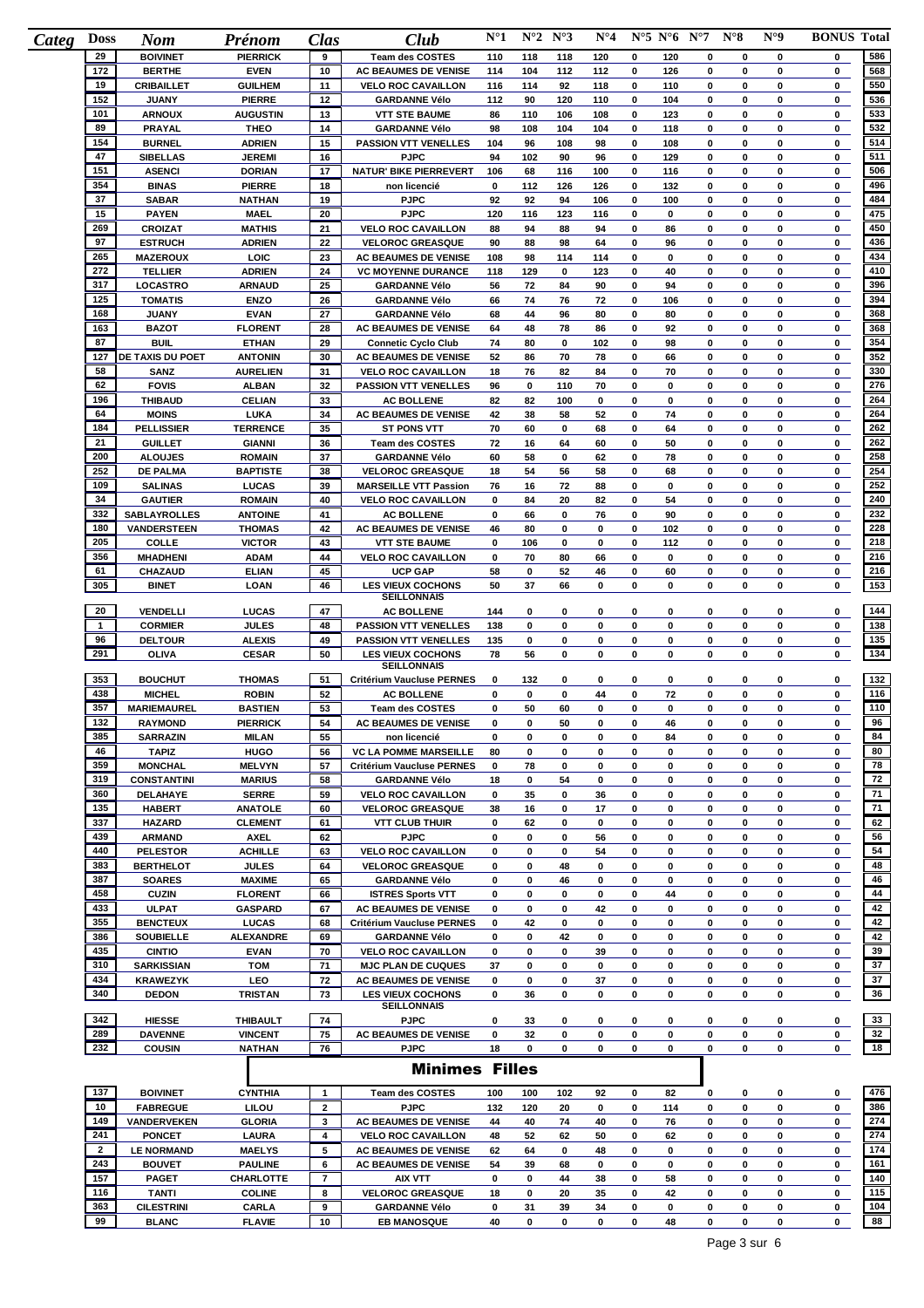| <b>Doss</b><br>Categ | <b>Nom</b>                           | Prénom                             | <b>Clas</b>         | Club                                                      | $N^{\circ}1$ |             | $N^{\circ}2 N^{\circ}3$ | $N^{\circ}4$ |        | $N^{\circ}5 N^{\circ}6 N^{\circ}7$ |        | $N^{\circ}8$ | $N^{\circ}9$ | <b>BONUS Total</b> |            |
|----------------------|--------------------------------------|------------------------------------|---------------------|-----------------------------------------------------------|--------------|-------------|-------------------------|--------------|--------|------------------------------------|--------|--------------|--------------|--------------------|------------|
| 318                  | <b>COPPONI</b>                       | <b>EMMA</b>                        | 11                  | <b>Bike BEL AIR Club</b>                                  | 39           | 46          | 0                       | 0            | 0      | 0                                  | 0      | 0            | 0            | 0                  | 85         |
| 463<br>465           | <b>ROUX</b>                          | <b>INES</b>                        | 12<br>13            | <b>CLUB TARASCON</b>                                      | 0<br>0       | 0<br>0      | 0<br>0                  | 0<br>0       | 0<br>0 | 56<br>52                           | 0<br>0 | 0<br>0       | 0<br>0       | 0                  | 56<br>52   |
|                      | <b>ALPHONSE</b>                      | <b>PAULINE</b>                     |                     | VTT Rando 04                                              |              |             |                         |              |        |                                    |        |              |              | 0                  |            |
|                      |                                      |                                    |                     | <b>Cadets</b>                                             |              |             |                         |              |        |                                    |        |              |              |                    |            |
| 261                  | <b>COTTONE</b>                       | <b>VINCENT</b>                     | $\mathbf{1}$        | <b>AIX VTT</b>                                            | 144          | 147         | 147                     | 144          | 0      | 150                                | 0      | 0            | 0            | 0                  | 732        |
| 36                   | <b>HENRION</b>                       | <b>JULES</b>                       | $\overline{2}$      | <b>PASSION VTT VENELLES</b>                               | 135          | 150         | 135                     | 147          | 0      | 138                                | 0      | 0            | 0            | 0                  | 705        |
| 164                  | <b>BERTET</b>                        | <b>MORGAN</b>                      | 3                   | AC BEAUMES DE VENISE                                      | 123          | 132         | 129                     | 135          | 0      | 118                                | 0      | 0            | 0            | 0                  | 637        |
| 31                   | <b>NERI</b>                          | <b>NICOLAS</b>                     | 4                   | <b>GARDANNE Vélo</b>                                      | 110          | 129         | 118                     | 126          | 0      | 112                                | 0      | 0            | 0            | 0                  | 595        |
| 33                   | <b>ARNAUD</b>                        | JULIEN                             | 5                   | <b>UCP GAP</b>                                            | 106          | 120         | 116                     | 129          | 0      | 123                                | 0      | 0            | 0            | 0                  | 594        |
| 331                  | <b>ALLEVARD</b>                      | <b>TOM</b>                         | 6                   | <b>TEAM GREOUX BIKE</b>                                   | 96           | 135         | 123                     | 106          | 0      | 126                                | 0      | 0            | 0            | 0                  | 586        |
| 108                  | <b>BAGNON</b>                        | <b>TONATIUH</b>                    | $\overline{7}$      | <b>ISTRES Sports VTT</b>                                  | 108          | 123         | 106                     | 116          | 0      | 102                                | 0      | 0            | 0            | 0                  | 555        |
| 27<br>28             | <b>BEDINI</b>                        | <b>ALBIN</b>                       | 8                   | <b>VC LE THOR-GADAGNE</b>                                 | 120          | 141         | 141                     | 150          | 0      | $\mathbf 0$                        | 0      | 0            | 0            | 0                  | 552        |
| 79                   | <b>BIVILLE</b>                       | <b>DAMIEN</b>                      | 9<br>10             | <b>UCP GAP</b>                                            | 86<br>98     | 106         | 92                      | 112<br>86    | 0<br>0 | 104<br>74                          | 0<br>0 | 0<br>0       | 0<br>0       | 0<br>0             | 500<br>500 |
| 30                   | <b>VIAL JAIME</b><br><b>DEBOST</b>   | <b>THEO</b><br><b>HUGO</b>         | 11                  | <b>UCP GAP</b><br><b>PASSION VTT VENELLES</b>             | 102          | 116<br>92   | 126<br>94               | 110          | 0      | 90                                 | 0      | 0            | 0            | 0                  | 488        |
| 90                   | <b>CLEMENT</b>                       | <b>KEVIN</b>                       | 12                  | <b>UCP GAP</b>                                            | 82           | 94          | 76                      | 118          | 0      | 116                                | 0      | 0            | 0            | 0                  | 486        |
| 335                  | <b>GREINER</b>                       | <b>JEAN BAPTISTE</b>               | 13                  | <b>MISTRAL ADVENTURA</b>                                  | 0            | 114         | 114                     | 132          | 0      | 110                                | 0      | 0            | 0            | 0                  | 470        |
| 103                  | <b>JUANY</b>                         | <b>RAPHAEL</b>                     | 14                  | <b>GARDANNE Vélo</b>                                      | 104          | 100         | 104                     | 123          | 0      | 32                                 | 0      | 0            | 0            | 0                  | 463        |
| 111                  | <b>GIROD</b>                         | <b>NICOLAS</b>                     | 15                  | <b>GARDANNE Vélo</b>                                      | 84           | 82          | 96                      | 104          | 0      | 96                                 | 0      | 0            | 0            | 0                  | 462        |
| 250                  | <b>VACHET</b>                        | <b>ANDY</b>                        | 16                  | Critérium Vaucluse PERNES                                 | 88           | 98          | 80                      | 92           | 0      | 94                                 | 0      | 0            | 0            | 0                  | 452        |
| 41                   | <b>POURRIERE</b>                     | <b>AXEL</b>                        | 17                  | <b>PASSION VTT VENELLES</b>                               | 147          | 0           | 150                     | 0            | 0      | 141                                | 0      | 0            | 0            | 0                  | 438        |
| 52                   | <b>ROUX</b>                          | <b>BENJAMIN</b>                    | 18                  | <b>NATUR' BIKE PIERREVERT</b>                             | 94           | 110         | 88                      | 35           | 0      | 108                                | 0      | 0            | 0            | 0                  | 435        |
| 187                  | <b>MARTINELLI</b>                    | <b>VINCENT</b>                     | 19                  | <b>VELO ROC CAVAILLON</b>                                 | 78           | 84          | 84                      | 100          | 0      | 86                                 | 0      | 0            | 0            | 0                  | 432        |
| 185                  | <b>FABIANI</b>                       | <b>MATHIEU</b>                     | 20                  | <b>GARDANNE Vélo</b>                                      | 70           | 76          | 86                      | 102          | 0      | 88                                 | 0      | 0            | 0            | 0                  | 422        |
| 104                  | <b>PAGET</b>                         | <b>MATTEO</b>                      | 21                  | <b>AIX VTT</b>                                            | 0            | 0           | 132                     | 138          | 0      | 135                                | 0      | 0            | 0            | 0                  | 405        |
| 73                   | <b>GONTIER</b>                       | <b>BASTIEN</b>                     | 22                  | <b>ISTRES Sports VTT</b>                                  | 66           | 86          | 78                      | 94           | 0      | 80                                 | 0      | 0            | 0            | 0                  | 404        |
| 53                   | <b>VELI</b>                          | <b>LUBIN</b>                       | 23                  | <b>ISTRES Sports VTT</b>                                  | 92           | 108         | 90                      | 0            | 0      | 98                                 | 0      | 0            | 0            | 0                  | 388        |
| 316<br>86            | <b>BAUDRY</b><br><b>BEROUD</b>       | <b>ARTHUR</b><br><b>SACHA</b>      | 24<br>25            | <b>NATUR' BIKE PIERREVERT</b><br><b>VELO PLUS</b>         | 80<br>0      | 90<br>118   | 100<br>120              | 96<br>120    | 0<br>0 | 0<br>0                             | 0<br>0 | 0<br>0       | 0<br>0       | 0<br>0             | 366<br>358 |
| 302                  | <b>VICENTE</b>                       | <b>ARTHUR</b>                      | 26                  | Critérium Vaucluse PERNES                                 | 25           | 102         | 32                      | 90           | 0      | 92                                 | 0      | 0            | 0            | 0                  | 341        |
| 301                  | <b>GUARNACCIA</b>                    | <b>FABIO</b>                       | 27                  | <b>NATUR' BIKE PIERREVERT</b>                             | 116          | 112         | 110                     | 0            | 0      | 0                                  | 0      | 0            | 0            | 0                  | 338        |
| 240                  | <b>GARROTE</b>                       | PAUL                               | 28                  | Critérium Vaucluse PERNES                                 | 100          | 126         | 112                     | 0            | 0      | 0                                  | 0      | 0            | 0            | 0                  | 338        |
| 77                   | DELBRASSERIE                         | <b>MAXIME</b>                      | 29                  | <b>GARDANNE Vélo</b>                                      | 68           | 0           | 72                      | 98           | 0      | 84                                 | 0      | 0            | 0            | 0                  | 322        |
| 203                  | <b>MEDDE</b>                         | <b>OCEAN</b>                       | 30                  | <b>AIX VTT</b>                                            | 0            | 0           | 98                      | 114          | 0      | 106                                | 0      | 0            | 0            | 0                  | 318        |
| 175                  | <b>PRUNET</b>                        | <b>CEDRIC</b>                      | 31                  | <b>PASSION VTT VENELLES</b>                               | 129          | 0           | 0                       | 141          | 0      | 32                                 | 0      | 0            | 0            | 0                  | 302        |
| 131                  | <b>GUERIN</b>                        | <b>MARIUS</b>                      | 32                  | <b>VC LE THOR-GADAGNE</b>                                 | 118          | 144         | 0                       | 0            | 0      | 32                                 | 0      | 0            | 0            | 0                  | 294        |
| 254                  | <b>GATTUSO</b>                       | TEO                                | 33                  | <b>PASSION VTT VENELLES</b>                               | 141          | 0           | 0                       | 0            | 0      | 147                                | 0      | 0            | 0            | 0                  | 288        |
| 334                  | <b>BORELLA</b>                       | <b>VICTOR</b>                      | 34                  | <b>AIX VTT</b>                                            | 60           | 72          | 0                       | 78           | 0      | 62                                 | 0      | 0            | 0            | 0                  | 272        |
| 307                  | <b>CHABERT</b>                       | <b>BAPTISTE</b>                    | 35                  | <b>ST PONS VTT</b>                                        | 25           | 60          | 70                      | 84           | 0      | 32                                 | 0      | 0            | 0            | 0                  | 271        |
| 220                  | <b>GONSOLIN</b>                      | <b>UGO</b>                         | 36                  | <b>PJPC</b>                                               | 74           | 88          | 0                       | 108          | 0      | 0                                  | 0      | 0            | 0            | 0                  | 270        |
| 57                   | <b>DAUMAS</b>                        | <b>ROMAIN</b>                      | 37                  | <b>PASSION VTT VENELLES</b>                               | 132          | 0           | 138                     | 0            | 0      | 0                                  | 0      | 0            | 0            | 0                  | 270        |
| 114<br>16            | <b>RIHET</b>                         | <b>CLEMENT</b>                     | 38                  | <b>VELOROC GREASQUE</b>                                   | 72           | 78          | 74                      | 35           | 0      | 0                                  | 0      | 0            | 0            | 0                  | 259        |
| 270                  | <b>TASSARO</b><br><b>DURAN</b>       | <b>TOM</b><br><b>THIBAULT</b>      | 39<br>40            | <b>AIX VTT</b><br><b>PASSION VTT VENELLES</b>             | 126<br>114   | 0<br>0      | 0<br>0                  | 0<br>0       | 0<br>0 | 132<br>120                         | 0<br>0 | 0<br>0       | 0<br>0       | 0<br>0             | 258<br>234 |
| 56                   | <b>MARTEL</b>                        | JULIEN                             | 41                  | <b>PASSION VTT VENELLES</b>                               | 25           | 96          | 102                     | 0            | 0      | 0                                  | 0      | 0            | 0            | 0                  | 223        |
| 381                  | <b>BRUNET</b>                        | <b>EMILIEN</b>                     | 42                  | <b>PASSION VTT VENELLES</b>                               | 0            | $\mathbf 0$ | 108                     | $\mathbf 0$  | 0      | 100                                | 0      | 0            | 0            | 0                  | 208        |
| 279                  | <b>IZQUIERDO</b>                     | <b>CLEMENT</b>                     | 43                  | <b>MARSEILLE TECHNOTEAM</b>                               | 25           | 30          | 144                     | 0            | 0      | 0                                  | 0      | 0            | 0            | 0                  | 199        |
| 293                  | <b>PEPONNET</b>                      | <b>THOMAS</b>                      | 44                  | <b>ST PONS VTT</b>                                        | 52           | 66          | 0                       | 0            | 0      | 72                                 | 0      | 0            | 0            | 0                  | 190        |
| 35                   | <b>GRIECO</b>                        | <b>LUCAS</b>                       | 45                  | <b>VC LE THOR-GADAGNE</b>                                 | 25           | 0           | 0                       | 0            | 0      | 144                                | 0      | 0            | 0            | 0                  | 169        |
| 326                  | <b>LEFEBVRE</b>                      | <b>ARTHUR</b>                      | 46                  | Critérium Vaucluse PERNES                                 | 0            | 74          | 82                      | 0            | 0      | 0                                  | 0      | 0            | 0            | 0                  | 156        |
| 295                  | YORDIKIAN                            | <b>FLORIAN</b>                     | 47                  | <b>PASSION VTT VENELLES</b>                               | 150          | 0           | 0                       | 0            | 0      | 0                                  | 0      | 0            | 0            | 0                  | 150        |
| 382                  | <b>REVEL</b>                         | <b>THOMAS</b>                      | 48                  | <b>MARSEILLE VTT Passion</b>                              | 0            | 0           | 64                      | 82           | 0      | 0                                  | 0      | 0            | 0            | 0                  | 146        |
| 349                  | <b>BRUN</b>                          | LEO                                | 49                  | AC BEAUMES DE VENISE                                      | 0            | 70          | 0                       | 0            | 0      | 76                                 | 0      | 0            | 0            | 0                  | 146        |
| 343                  | <b>GROS</b>                          | <b>RAPHAEL</b>                     | 50                  | AC BEAUMES DE VENISE                                      | 0            | 138         | 0                       | 0            | 0      | 0                                  | 0      | 0            | 0            | 0                  | 138        |
| 44<br>237            | <b>BRUNELLO</b>                      | <b>VINCENT</b>                     | 51                  | <b>PASSION VTT VENELLES</b>                               | 138          | 0           | 0                       | 0            | 0      | 0                                  | 0      | 0            | 0            | 0                  | 138        |
| 67                   | <b>NIBBIO</b><br><b>BACH AILLAUD</b> | <b>ANTOINE</b><br><b>ALEXANDRE</b> | 52<br>53            | <b>VELO ROC CAVAILLON</b>                                 | 0            | 0<br>104    | 0<br>0                  | 0<br>0       | 0<br>0 | 129<br>0                           | 0<br>0 | 0<br>0       | 0<br>0       | 0<br>0             | 129<br>129 |
| 242                  | <b>MARTAL</b>                        | <b>THIBAULT</b>                    | 54                  | <b>PASSION VTT VENELLES</b><br><b>VC AUBAGNE</b>          | 25<br>50     | 0           | 0                       | 0            | 0      | 66                                 | 0      | 0            | 0            | 0                  | 116        |
| 459                  | <b>MEYER</b>                         | <b>ELIAN</b>                       | 55                  | <b>PJPC</b>                                               | 0            | 0           | 0                       | 0            | 0      | 114                                | 0      | 0            | 0            | 0                  | 114        |
| 48                   | <b>DESALEUX</b>                      | <b>AUBIN</b>                       | 56                  | <b>PASSION VTT VENELLES</b>                               | 112          | 0           | 0                       | 0            | 0      | 0                                  | 0      | 0            | 0            | 0                  | 112        |
| 189                  | <b>GAUSSE</b>                        | <b>SEBASTIEN</b>                   | 57                  | <b>AC BEAUMES DE VENISE</b>                               | 56           | 0           | 0                       | 35           | 0      | 0                                  | 0      | 0            | 0            | 0                  | 91         |
| 429                  | <b>BROUDY</b>                        | <b>QUENTIN</b>                     | 58                  | <b>VELO ROC CAVAILLON</b>                                 | 0            | 0           | 0                       | 88           | 0      | 0                                  | 0      | 0            | 0            | 0                  | 88         |
| 462                  | <b>ROUX</b>                          | REMI                               | 59                  | <b>CLUB TARASCON</b>                                      | 0            | 0           | 0                       | 0            | 0      | 82                                 | 0      | 0            | 0            | $\mathbf 0$        | 82         |
| 432                  | <b>MATHIEU</b>                       | <b>CHARLY</b>                      | 60                  | <b>VELO ROC CAVAILLON</b>                                 | 0            | 0           | 0                       | 80           | 0      | 0                                  | 0      | 0            | 0            | 0                  | 80         |
| 460                  | <b>GAMERRE</b>                       | <b>MATHIEU</b>                     | 61                  | <b>VC AUBAGNE</b>                                         | 0            | 0           | 0                       | 0            | 0      | 78                                 | 0      | 0            | 0            | 0                  | 78         |
| 338                  | <b>DEDON</b>                         | <b>MATHIAS</b>                     | 62                  | <b>LES VIEUX COCHONS</b>                                  | 0            | 64          | 0                       | 0            | 0      | 0                                  | 0      | 0            | 0            | 0                  | 64         |
|                      |                                      |                                    |                     | <b>SEILLONNAIS</b>                                        |              |             |                         |              |        |                                    |        |              |              |                    |            |
| 284<br>333           | <b>DINGUILIAN</b>                    | <b>THOMAS</b>                      | 63                  | <b>MJC PLAN DE CUQUES</b>                                 | 64           | 0           | 0                       | 0            | 0      | 0                                  | 0      | 0            | 0            | 0                  | 64<br>30   |
| 329                  | <b>CONTRI</b><br><b>LENFANT</b>      | <b>MATHIAS</b><br><b>TIMOTHEE</b>  | 64<br>65            | <b>UCP GAP</b><br>Critérium Vaucluse PERNES               | 0<br>0       | 30<br>30    | 0<br>0                  | 0<br>0       | 0<br>0 | 0<br>0                             | 0<br>0 | 0<br>0       | 0<br>0       | 0<br>0             | 30         |
|                      |                                      |                                    |                     |                                                           |              |             |                         |              |        |                                    |        |              |              |                    |            |
|                      |                                      |                                    |                     | <b>Cadettes</b>                                           |              |             |                         |              |        |                                    |        |              |              |                    |            |
| 130                  | <b>SUZOR</b>                         | <b>ANAELLE</b>                     | $\mathbf{1}$        | <b>VELOROC GREASQUE</b>                                   | 58           | 62          | 68                      | 76           | 0      | 70                                 | 0      | 0            | 0            | 0                  | 334        |
| 115                  | <b>TOMANDINI</b>                     | OLIVIA                             | $\overline{2}$      | <b>VELOROC GREASQUE</b>                                   | 54           | 0           | 66                      | 35           | 0      | 68                                 | 0      | 0            | 0            | 0                  | 223        |
| 231                  | <b>LAMBERTI</b>                      | <b>CORALIE</b>                     | 3                   | AIX VTT                                                   | 90           | 30          | 0                       | 0            | 0      | 0                                  | 0      | 0            | 0            | 0                  | 120        |
| 282                  | <b>SOUCHE</b>                        | <b>ELOISE</b>                      | 4                   | <b>PASSION VTT VENELLES</b>                               | 76           | 0           | 0                       | 0            | 0      | 0                                  | 0      | 0            | 0            | 0                  | 76         |
| 350                  | <b>PLAUCHE</b>                       | <b>VICTOIRE</b>                    | 5                   | <b>VC LE THOR-GADAGNE</b>                                 | 0            | 68          | 0                       | 0            | 0      | 0                                  | 0      | 0            | 0            | 0                  | 68         |
| 457                  | <b>CHIOUSSE</b>                      | <b>ARNO</b>                        | 6                   | <b>ISTRES Sports VTT</b>                                  | 0            | 0           | 0                       | 0            | 0      | 64                                 | 0      | 0            | 0            | 0                  | 64         |
|                      |                                      |                                    |                     |                                                           |              |             |                         |              |        |                                    |        |              |              |                    |            |
| 178<br>466           | <b>ETHEVE</b><br><b>BIANCIOTTO</b>   | <b>FANY</b><br><b>LUCILE</b>       | $\overline{7}$<br>8 | <b>MARSEILLE VTT Passion</b><br><b>VELO ROC CAVAILLON</b> | 62<br>0      | 0<br>0      | 0<br>0                  | 0<br>0       | 0<br>0 | 0<br>32                            | 0<br>0 | 0<br>0       | 0<br>0       | 0<br>0             | 62<br>32   |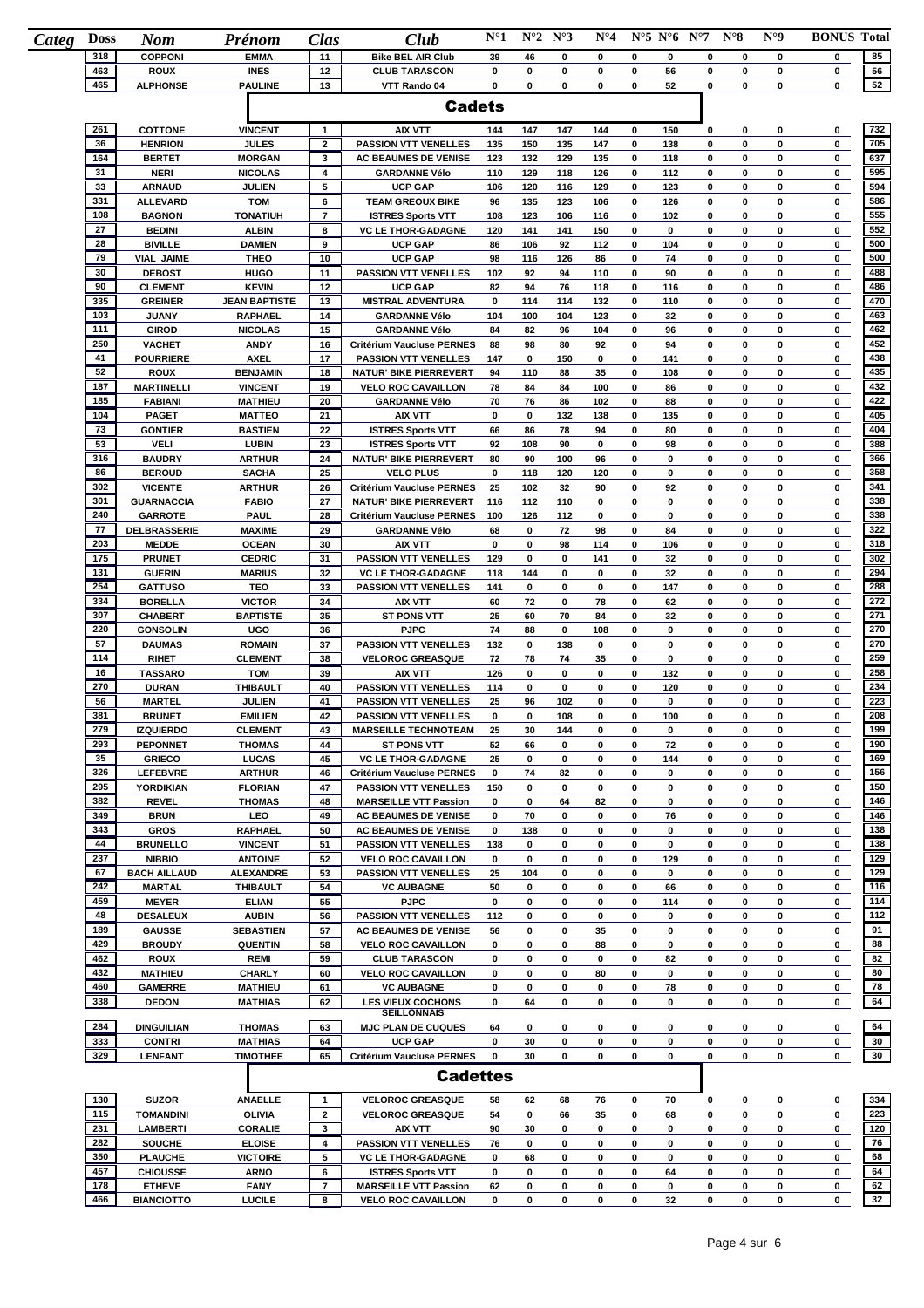| Categ | <b>Doss</b>                   | <b>Nom</b>                          | Prénom                          | Clas                           | Club                                                          | $N^{\circ}1$ |            | $N^{\circ}2 N^{\circ}3$ | $N^{\circ}4$ |             | $N^{\circ}5 N^{\circ}6 N^{\circ}7$ |        | $N^{\circ}8$     | $N^{\circ}9$ | <b>BONUS Total</b> |            |
|-------|-------------------------------|-------------------------------------|---------------------------------|--------------------------------|---------------------------------------------------------------|--------------|------------|-------------------------|--------------|-------------|------------------------------------|--------|------------------|--------------|--------------------|------------|
|       |                               |                                     |                                 |                                | <b>Benjamins</b>                                              |              |            |                         |              |             |                                    |        |                  |              |                    |            |
|       |                               |                                     |                                 |                                |                                                               |              |            |                         |              |             |                                    |        |                  |              |                    |            |
|       | $\overline{7}$<br>55          | <b>BEDROSSIAN</b><br><b>HOUYVET</b> | <b>JUSTIN</b><br><b>TIMEO</b>   | $\mathbf{1}$<br>$\overline{2}$ | <b>PASSION VTT VENELLES</b><br><b>VELO ROC CAVAILLON</b>      | 150<br>147   | 144<br>147 | 150<br>141              | 141<br>150   | 0<br>0      | 150<br>144                         | 0<br>0 | 0<br>$\mathbf 0$ | 0<br>0       | 0<br>0             | 735<br>729 |
|       | 119                           | <b>BEMANANJARA</b>                  | <b>KILLIAN</b>                  | 3                              | <b>PASSION VTT VENELLES</b>                                   | 141          | 150        | 144                     | 144          | 0           | 147                                | 0      | 0                | 0            | 0                  | 726        |
|       | 9                             | LOPEZ                               | <b>DARIO</b>                    | 4                              | <b>PASSION VTT VENELLES</b>                                   | 135          | 141        | 132                     | 138          | 0           | 141                                | 0      | 0                | 0            | 0                  | 687        |
|       | 13                            | <b>BOBOIS</b>                       | <b>OSCAR</b>                    | 5                              | <b>AIX VTT</b>                                                | 138          | 135        | 138                     | 135          | 0           | 135                                | 0      | 0                | 0            | 0                  | 681        |
|       | 81<br>$\overline{\mathbf{4}}$ | <b>SAVE</b><br><b>RICARD</b>        | <b>VICTOR</b><br>LUCAS          | 6<br>$\overline{7}$            | <b>VELO ROC CAVAILLON</b><br><b>AIX VTT</b>                   | 129<br>108   | 129<br>106 | 126<br>116              | 129<br>120   | 0<br>0      | 138<br>126                         | 0<br>0 | 0<br>0           | 0<br>0       | 0<br>0             | 651<br>576 |
|       | 49                            | <b>FOGLIO</b>                       | <b>AXEL</b>                     | 8                              | AIX VTT                                                       | 144          | 138        | 147                     | 147          | 0           | 0                                  | 0      | 0                | 0            | 0                  | 576        |
|       | 24                            | <b>TRELUYER</b>                     | <b>JULES</b>                    | 9                              | <b>VELO ROC CAVAILLON</b>                                     | 104          | 123        | 123                     | 110          | 0           | 114                                | 0      | 0                | 0            | 0                  | 574        |
|       | 106                           | <b>SANCHES</b>                      | <b>MATHIEU</b>                  | 10                             | <b>MARSEILLE VTT Passion</b>                                  | 118          | 116        | 96                      | 114          | 0           | 129                                | 0      | 0                | 0            | 0                  | 573        |
|       | 191<br>22                     | <b>PALMA</b><br><b>ESPITALLIER</b>  | <b>ENZO</b><br><b>GABIN</b>     | 11<br>12                       | <b>MJC PLAN DE CUQUES</b><br><b>UCP GAP</b>                   | 86<br>132    | 104<br>114 | 120<br>35               | 116<br>126   | 0<br>0      | 120<br>132                         | 0<br>0 | 0<br>0           | 0<br>0       | 0<br>0             | 546<br>539 |
|       | 147                           | <b>SEGUEN</b>                       | LUCA                            | 13                             | <b>PASSION VTT VENELLES</b>                                   | 114          | 102        | 114                     | 108          | $\mathbf 0$ | 98                                 | 0      | 0                | 0            | 0                  | 536        |
|       | 83                            | <b>JAMAIS</b>                       | <b>ADRIEN</b>                   | 14                             | <b>PJPC</b>                                                   | 120          | 118        | 78                      | 118          | 0           | 92                                 | 0      | 0                | 0            | 0                  | 526        |
|       | 91                            | <b>CONTI</b>                        | <b>GASPARD</b>                  | 15                             | <b>Connetic Cyclo Club</b>                                    | 94           | 100        | 104                     | 112          | 0           | 108                                | 0      | 0                | 0            | 0                  | 518        |
|       | 25<br>171                     | <b>VAUTE</b><br><b>CLERC</b>        | <b>DIMITRI</b><br><b>ROMAIN</b> | 16<br>17                       | AC BEAUMES DE VENISE<br><b>VS LA CIOTAT</b>                   | 116<br>112   | 126<br>132 | 135<br>129              | 132<br>123   | 0<br>0      | $\mathbf 0$<br>$\mathbf 0$         | 0<br>0 | 0<br>$\mathbf 0$ | 0<br>0       | 0<br>0             | 509<br>496 |
|       | 66                            | <b>TOMATIS</b>                      | <b>NINO</b>                     | 18                             | <b>GARDANNE Vélo</b>                                          | 82           | 66         | 118                     | 106          | 0           | 118                                | 0      | 0                | 0            | 0                  | 490        |
|       | 14                            | <b>DESMARTIN</b>                    | <b>NATHAN</b>                   | 19                             | <b>GARDANNE Vélo</b>                                          | 110          | 96         | 82                      | 94           | 0           | 104                                | 0      | 0                | 0            | 0                  | 486        |
|       | 117                           | <b>MEDINA</b>                       | <b>SAM</b>                      | 20                             | <b>VELO ROC CAVAILLON</b>                                     | 62           | 98         | 108                     | 98           | 0           | 116                                | 0      | 0                | 0            | 0                  | 482        |
|       | 107<br>102                    | <b>BOURGEOIS</b><br><b>CORNU</b>    | LANCELOT<br><b>AMAURY</b>       | 21<br>22                       | AC BEAUMES DE VENISE<br><b>PASSION VTT VENELLES</b>           | 102<br>0     | 120<br>112 | 102<br>110              | 0<br>100     | 0<br>0      | 123<br>110                         | 0<br>0 | 0<br>0           | 0<br>0       | 0<br>0             | 447<br>432 |
|       | 12                            | <b>LE CAN</b>                       | <b>MATHYS</b>                   | 23                             | <b>VELOROC GREASQUE</b>                                       | 90           | 78         | 86                      | 88           | 0           | 86                                 | 0      | 0                | 0            | 0                  | 428        |
|       | 63                            | <b>OLLIER</b>                       | <b>MATHIAS</b>                  | 24                             | <b>MARSEILLE VTT Passion</b>                                  | 123          | 88         | 98                      | 0            | 0           | 90                                 | 0      | 0                | 0            | 0                  | 399        |
|       | 94                            | <b>TCHORDIKIAN</b>                  | <b>LOUANN</b>                   | 25                             | <b>CLUB VTT D'IRIGNY</b>                                      | 96           | 90         | 106                     | 102          | 0           | 0                                  | 0      | $\bf{0}$         | 0            | 0                  | 394        |
|       | 303                           | <b>FRESSOZ</b>                      | <b>REMY</b>                     | 26                             | <b>GARDANNE Vélo</b>                                          | 98           | 60         | 74                      | 86           | 0           | 74                                 | 0      | 0                | 0            | 0                  | 392        |
|       | 74<br>17                      | <b>SABAR</b><br><b>RIHET</b>        | LILIAN<br><b>THEO</b>           | 27<br>28                       | <b>PJPC</b><br><b>VELOROC GREASQUE</b>                        | 78<br>92     | 68<br>80   | 72<br>92                | 90<br>16     | 0<br>0      | 84<br>100                          | 0<br>0 | 0<br>0           | 0<br>0       | 0<br>0             | 392<br>380 |
|       | 26                            | <b>RIVOIRE</b>                      | <b>GUILLAUME</b>                | 29                             | <b>PASSION VTT VENELLES</b>                                   | 80           | 94         | 84                      | $\mathbf 0$  | 0           | 112                                | 0      | 0                | 0            | 0                  | 370        |
|       | 308                           | <b>CHABERT</b>                      | <b>FRANCK</b>                   | 30                             | <b>ST PONS VTT</b>                                            | 66           | 58         | 66                      | 80           | 0           | 96                                 | 0      | 0                | 0            | 0                  | 366        |
|       | 129                           | <b>IMBERT</b>                       | <b>BENJAMIN</b>                 | 31                             | <b>VELO ROC CAVAILLON</b>                                     | 0            | 92         | 58                      | 92           | 0           | 82                                 | 0      | 0                | 0            | 0                  | 324        |
|       | 153                           | <b>BERNARD</b>                      | <b>CYRIL</b>                    | 32                             | VTT Rando 04                                                  | 100          | 110        | 112                     | $\mathbf 0$  | 0           | $\mathbf 0$                        | 0      | $\mathbf 0$      | 0            | 0                  | 322        |
|       | 54<br>82                      | <b>BRULAT</b>                       | <b>CHARLES</b>                  | 33<br>34                       | <b>Team des COSTES</b>                                        | 64           | 54         | 68                      | 66           | 0           | 68                                 | 0<br>0 | 0<br>$\mathbf 0$ | 0<br>0       | 0<br>0             | 320<br>314 |
|       | 182                           | <b>PRINDERRE</b><br><b>NOTIN</b>    | <b>JULIEN</b><br>LEANDRE        | 35                             | <b>MARSEILLE VTT Passion</b><br><b>MJC PLAN DE CUQUES</b>     | 46<br>52     | 62<br>50   | 46<br>42                | 72<br>52     | 0<br>0      | 88<br>64                           | 0      | 0                | 0            | 0                  | 260        |
|       | 50                            | <b>DEVOILLE</b>                     | <b>THIBAULT</b>                 | 36                             | AC BEAUMES DE VENISE                                          | 74           | 64         | 39                      | 0            | 0           | 80                                 | 0      | 0                | 0            | 0                  | 257        |
|       | 59                            | <b>TARTRAT</b>                      | <b>HUGO</b>                     | 37                             | <b>Connetic Cyclo Club</b>                                    | 17           | 74         | 70                      | 0            | 0           | 94                                 | 0      | 0                | 0            | 0                  | 255        |
|       | 179                           | CHAILLOL<br><b>MAINETTI</b>         | <b>ALEXIS</b>                   | 38                             | <b>MARSEILLE VTT Passion</b>                                  | 68           | 56         | 52                      | 76           | 0           | 0                                  | 0      | 0                | 0            | 0                  | 252        |
|       | 148                           | PRIN CLARY                          | <b>FRANCOIS</b>                 | 39                             | <b>VELO ROC CAVAILLON</b>                                     | 17           | 48         | 40                      | 56           | 0           | 72                                 | 0      | 0                | 0            | 0                  | 233        |
|       | 100                           | <b>VANNER</b>                       | <b>MAXIME</b>                   | 40                             | <b>GARDANNE Vélo</b>                                          | 0            | 42         | 50                      | 68           | 0           | 66                                 | 0      | 0                | 0            | 0                  | 226        |
|       | 323                           | <b>HAMPIAUX</b>                     | <b>KILLIAN</b>                  | 41                             | <b>MJC PLAN DE CUQUES</b>                                     | 126          | 0          | 100                     | 0            | 0           | 0                                  | 0      | 0                | 0            | 0                  | 226        |
|       | 133                           | <b>AOUDECHE</b>                     | SOULYMENE                       | 42                             | <b>PASSION VTT VENELLES</b>                                   | 0            | 40         | 56                      | 58           | 0           | 70                                 | 0      | 0                | 0            | 0                  | 224        |
|       | 286<br>69                     | <b>VUNIC</b><br><b>CARBILLET</b>    | <b>FLORIAN</b><br><b>OIHAN</b>  | 43<br>44                       | <b>MARSEILLE VTT Passion</b><br><b>PJPC</b>                   | 38<br>58     | 31<br>0    | 37<br>64                | 48<br>82     | 0<br>0      | 54<br>0                            | 0<br>0 | $\mathbf 0$<br>0 | 0<br>0       | 0<br>0             | 208<br>204 |
|       | 183                           | VERDEAUX                            | <b>GASPARD</b>                  | 45                             | <b>VELO ROC CAVAILLON</b>                                     | 0            | 35         | 38                      | 50           | 0           | 58                                 | 0      | 0                | 0            | 0                  | 181        |
|       | 258                           | <b>DUBOULAY</b>                     | <b>MIKE</b>                     | 46                             | <b>VELO ROC CAVAILLON</b>                                     | 0            | 37         | 33                      | 46           | 0           | 60                                 | 0      | 0                | 0            | 0                  | 176        |
|       | 95                            | <b>FAUCHEUR</b>                     | LOUIS                           | 47                             | <b>AC BOLLENE</b>                                             | 48           | 36         | 0                       | 37           | 0           | 52                                 | 0      | 0                | 0            | 0                  | 173        |
|       | 371                           | <b>BORNE</b>                        | ZACCHARIE                       | 48                             | <b>PJPC</b>                                                   | 0            | 44         | 48                      | 74           | 0           | 0                                  | 0      | 0                | 0            | 0                  | 166<br>158 |
|       | 65<br>373                     | <b>POLI</b><br><b>SAVARIELLO</b>    | <b>THOMAS</b><br>NOA            | 49<br>50                       | <b>TRIBAL SPORT</b><br><b>PJPC</b>                            | 0<br>0       | 82<br>39   | 76<br>36                | 0<br>64      | 0<br>0      | 0<br>0                             | 0<br>0 | 0<br>0           | 0<br>0       | 0<br>0             | 139        |
|       | 181                           | <b>ARNAUD</b>                       | LILIAN                          | 51                             | <b>GARDANNE Vélo</b>                                          | 37           | 28         | 31                      | 0            | 0           | 42                                 | 0      | 0                | 0            | 0                  | 138        |
|       | 98                            | PRAYAL                              | <b>ANTHONY</b>                  | 52                             | <b>GARDANNE Vélo</b>                                          | 34           | 27         | 32                      | 33           | 0           | 0                                  | 0      | 0                | 0            | 0                  | 126        |
|       | 396                           | <b>WILLIAMS</b>                     | <b>IVAN</b>                     | 53                             | <b>PJPC</b>                                                   | 0            | 0          | 54                      | 70           | 0           | 0                                  | 0      | 0                | $\mathbf 0$  | 0                  | 124        |
|       | 251<br>445                    | CROCE                               | <b>CESAR</b>                    | 54                             | <b>PASSION VTT VENELLES</b>                                   | 0            | 108        | 15                      | 0            | 0           | 0                                  | 0      | 0                | 0            | 0                  | 123        |
|       | 202                           | <b>BRIDE</b><br><b>TONETTO</b>      | <b>DORIAN</b><br><b>FABIO</b>   | 55<br>56                       | <b>Team des COSTES</b><br><b>Team des COSTES</b>              | 0<br>0       | 0<br>0     | 0<br>34                 | 54<br>35     | 0<br>0      | 62<br>46                           | 0<br>0 | 0<br>0           | 0<br>0       | 0<br>0             | 116<br>115 |
|       | 195                           | <b>LE GALL</b>                      | <b>EVANS</b>                    | 57                             | <b>MJC PLAN DE CUQUES</b>                                     | 17           | 0          | 90                      | 0            | 0           | 0                                  | 0      | 0                | 0            | 0                  | 107        |
|       | 322                           | <b>ARRIGHI</b>                      | <b>AYMERIC</b>                  | 58                             | AIX VTT                                                       | 36           | 0          | 0                       | 0            | 0           | 48                                 | 0      | 0                | 0            | 0                  | 84         |
|       | 431                           | <b>SABLAYROLLES</b>                 | LOUIS                           | 59                             | <b>AC BOLLENE</b>                                             | 0            | 0          | 0                       | 34           | 0           | 50                                 | 0      | 0                | 0            | 0                  | 84         |
|       | 362<br>263                    | <b>CILESTRINI</b>                   | <b>JORIS</b>                    | 60<br>61                       | <b>GARDANNE Vélo</b>                                          | 0            | 30<br>32   | 15<br>0                 | 36<br>44     | 0<br>0      | 0<br>0                             | 0<br>0 | 0<br>0           | 0<br>0       | 0<br>0             | 81<br>76   |
|       | 361                           | <b>COSTE</b><br><b>MARTINEZ</b>     | <b>ALBAN</b><br><b>MATHIS</b>   | 62                             | <b>VELO ROC CAVAILLON</b><br><b>Critérium Vaucluse PERNES</b> | 0<br>0       | 76         | 0                       | 0            | 0           | 0                                  | 0      | 0                | 0            | 0                  | 76         |
|       | 367                           | <b>VERGOTTE</b>                     | <b>CLERY</b>                    | 63                             | <b>AC BEAUMES DE VENISE</b>                                   | 0            | 33         | 0                       | 40           | 0           | 0                                  | 0      | 0                | 0            | 0                  | 73         |
|       | 5                             | <b>KUNTZ</b>                        | <b>PIERRE</b>                   | 64                             | PASSION VTT VENELLES                                          | 72           | 0          | 0                       | 0            | 0           | 0                                  | 0      | 0                | 0            | 0                  | 72         |
|       | 364                           | <b>COMBE</b>                        | <b>BAPTISTE</b>                 | 65                             | <b>Critérium Vaucluse PERNES</b>                              | 0            | 72         | 0                       | 0            | 0           | 0                                  | 0      | 0                | 0            | 0                  | 72         |
|       | 447<br>402                    | <b>PIVOT</b><br><b>PERIES</b>       | ARNAUD<br><b>VALENTIN</b>       | 66<br>67                       | <b>VELO ROC CAVAILLON</b><br>VTT Rando 04                     | 0<br>0       | 0<br>0     | 0                       | 62<br>0      | 0<br>0      | 0<br>0                             | 0<br>0 | 0<br>0           | 0<br>0       | 0<br>0             | 62<br>62   |
|       | 428                           | <b>VOLTAIRE</b>                     | LEO                             | 68                             | <b>VELO ROC CAVAILLON</b>                                     | 0            | 0          | 62<br>0                 | 60           | 0           | 0                                  | 0      | 0                | 0            | 0                  | 60         |
|       | 294                           | <b>MICHEL</b>                       | <b>RAPHAEL</b>                  | 69                             | <b>LES VIEUX COCHONS</b><br><b>SEILLONNAIS</b>                | 60           | 0          | 0                       | 0            | 0           | 0                                  | 0      | 0                | 0            | 0                  | 60         |
|       | 78                            | <b>FREGUIN</b>                      | <b>LUCA</b>                     | 70                             | <b>PASSION VTT VENELLES</b>                                   | 54           | 0          | 0                       | 0            | 0           | 0                                  | 0      | 0                | 0            | 0                  | 54         |
|       | 304                           | <b>DERRIEN</b>                      | LENY                            | 71                             | <b>VELOROC GREASQUE</b>                                       | 50           | 0          | 0                       | 0            | 0           | 0                                  | 0      | 0                | 0            | 0                  | 50         |
|       | 374                           | CAZAL                               | <b>DORIAN</b>                   | 72                             | <b>VELO ROC CAVAILLON</b>                                     | 0            | 46         | 0                       | 0            | 0           | 0                                  | 0      | 0                | 0            | 0                  | 46         |
|       | 464<br>230                    | <b>OUTRE</b><br><b>CAUDA</b>        | <b>CLEMENT</b><br>UGO           | 73<br>74                       | <b>ISTRES Sports VTT</b><br><b>MJC PLAN DE CUQUES</b>         | 0<br>39      | 0<br>0     | 0<br>0                  | 0<br>0       | 0<br>0      | 44<br>0                            | 0<br>0 | 0<br>0           | 0<br>0       | 0<br>0             | 44<br>39   |
|       | 452                           | <b>CHIGNIER</b>                     | <b>KILLIAN</b>                  | 75                             | AC BEAUMES DE VENISE                                          | 0            | 0          | 0                       | 38           | 0           | 0                                  | 0      | 0                | 0            | 0                  | 38         |
|       | 226                           | <b>NACACHE</b>                      | <b>ELINOAM</b>                  | 76                             | <b>MARSEILLE VTT Passion</b>                                  | 35           | 0          | 0                       | 0            | 0           | 0                                  | 0      | 0                | 0            | 0                  | 35         |
|       | 379                           | <b>BOREL</b>                        | <b>ANTHONY</b>                  | 77                             | non licencié                                                  | 0            | 34         | 0                       | 0            | 0           | 0                                  | 0      | 0                | $\mathbf 0$  | 0                  | 34         |
|       | 389                           | <b>LIGONNIERE</b>                   | <b>THOMAS</b>                   | 78                             | <b>GARDANNE Vélo</b>                                          | 0            | 0          | 30                      | 0            | 0           | 0                                  | 0      | 0                | 0            | 0                  | 30         |
|       | 369                           | <b>PESCE</b>                        | <b>TIM</b>                      | 79                             | AC BEAUMES DE VENISE                                          | 0            | 14         | 0                       | 0            | 0           | 0                                  | 0      | 0                | 0            | 0                  | 14         |